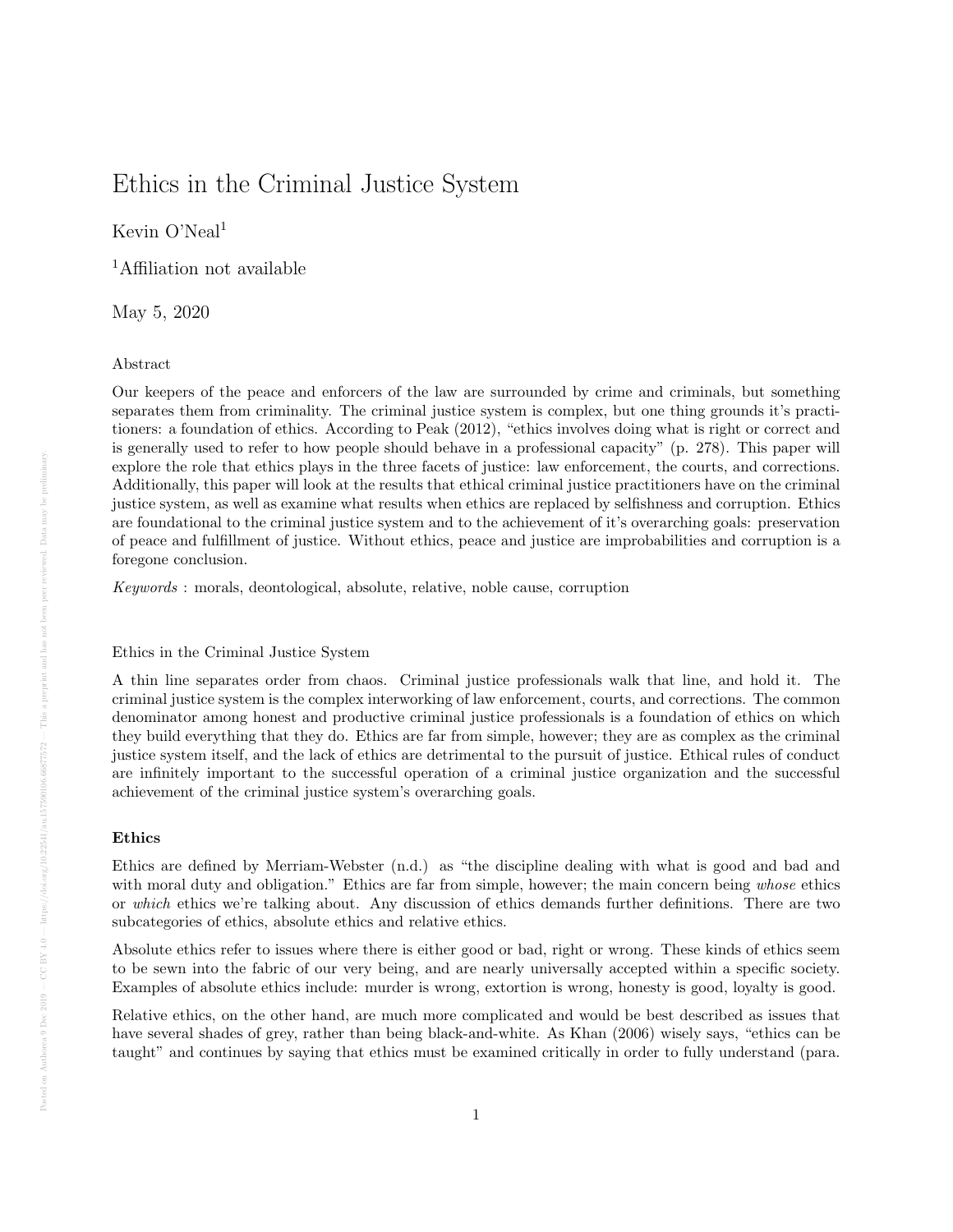2). Additionally, Eastvedt (2008) shares, "Without a doubt, there are some philosophical problems when considering ethical concepts . . . [S]ome people may charge that what may be ethical to one person, may not be considered ethical to others." Some examples of relative ethical decisions include: the best way to handle homelessness issues within a community and how we can limit the number of drug overdoses. The right or good answer to these questions is mind-dependant.

Deontological ethics must also be examined, as it is commonplace within the criminal justice system. Peak (2012) describes deontological ethics as the kind of decision "which does not consider consequences, but instead examines one's duty to act" (p. 278). Rather than the outcomes motivating the action, it is a sense of duty that drives the action. Criminal justice practitioners are often driven to make ethical decisions out of a sense of duty rather than out of an internal sense of right or wrong. In this case, duty determines right and wrong.

#### Ethics in Law Enforcement

Ethics is foundational to law enforcement and its importance is highlighted in the intense search for honest, moral, and ethical law enforcement candidates. The average law enforcement hiring process takes between six and eight months and includes a highly invasive background check, a lengthy interview, followed by a polygraph to check for accuracy. Law enforcement organizations expect complete honesty throughout all parts of the application process and demand that honesty to continue through all aspects of the job. Honesty, integrity, and ethical officers are the backbone of any law enforcement organization. Several topics within law enforcement fall into what could be called relative ethical topics and should be explored. Additionally, there are several solutions that will ensure ethicality within criminal justice organizations.

Deception, or lying, is in some ways an essential part of the policing process but can also be taken too far into criminality. Accepted lying refers to deception that is generally considered part of the job and can include all kinds of trickery used to apprehend or entrap suspects (Peak, 2012). Deviant lying, however, is described by Peak (2012) as "officers committing perjury to convict suspects or being deceptive about some activity that is illegal or unacceptable" (p. 281). Eastvedt (2008) lists "lying or dishonesty" as "ways for people in the criminal justice community to seriously damage and destroy their integrity" (p. 66). Deception is a curious topic when discussing ethics, but it is clear that the often-debated line must not be crossed.

Gratuities is another grey area of ethics. Like deception, minor gratuities are a normal part of a law enforcement officer's day, but gratuities in excess is synonymous with corruption. Peak (2012) cites the Knapp Commission's terminology of "grass-eaters" or "meat-eaters" to describe police officers' relationship to gratuities. A grass-eater is described as on officer who accepts gratuities that are given voluntarily and will sometimes solicit minor gratuities. Meat-eaters, on the other hand, are officers who regularly, and even aggressively, solicit gratuities and search out situations where they can exploit people for person gain. Gratuities are surely a slippery slope that can result in officers sliding into all types of corruption (Peak, 2012).

Gratuities have the potential to be the start of a slippery slope to greed, of which there is temptation abound in the criminal justice field. Law enforcement officers are in a seemingly endless cycle of temptation and they are surrounded my crimes and criminality. The temptation to greed can motivate officers to a myriad of types of corruption including crimes relating to drugs, bribes, prostetution, and other abuses of power.

Several solutions, or partial solutions, exist for law enforcement organizations when it comes to hiring and maintaining an ethical workforce. As previously mentioned, strict expectations on hiring the right people cannot be overstated. Additionally, proper ongoing ethics training, including regular training on policy and procedure, is necessary. Chilton (1998) asserts that standardization is necessary in ethics training in order to avoid what he calls "the 'Pinocchio Theory' problem of personal, idiosyncratic moral judgments in the administration of criminal justice" (p. 40). Law enforcement organizations would also be wise to set strong organizational values in an attempt to "shape the standards of professional behavior"(Peak, 2012, 285). An organization's culture is often perpetrated by it's public organizational values.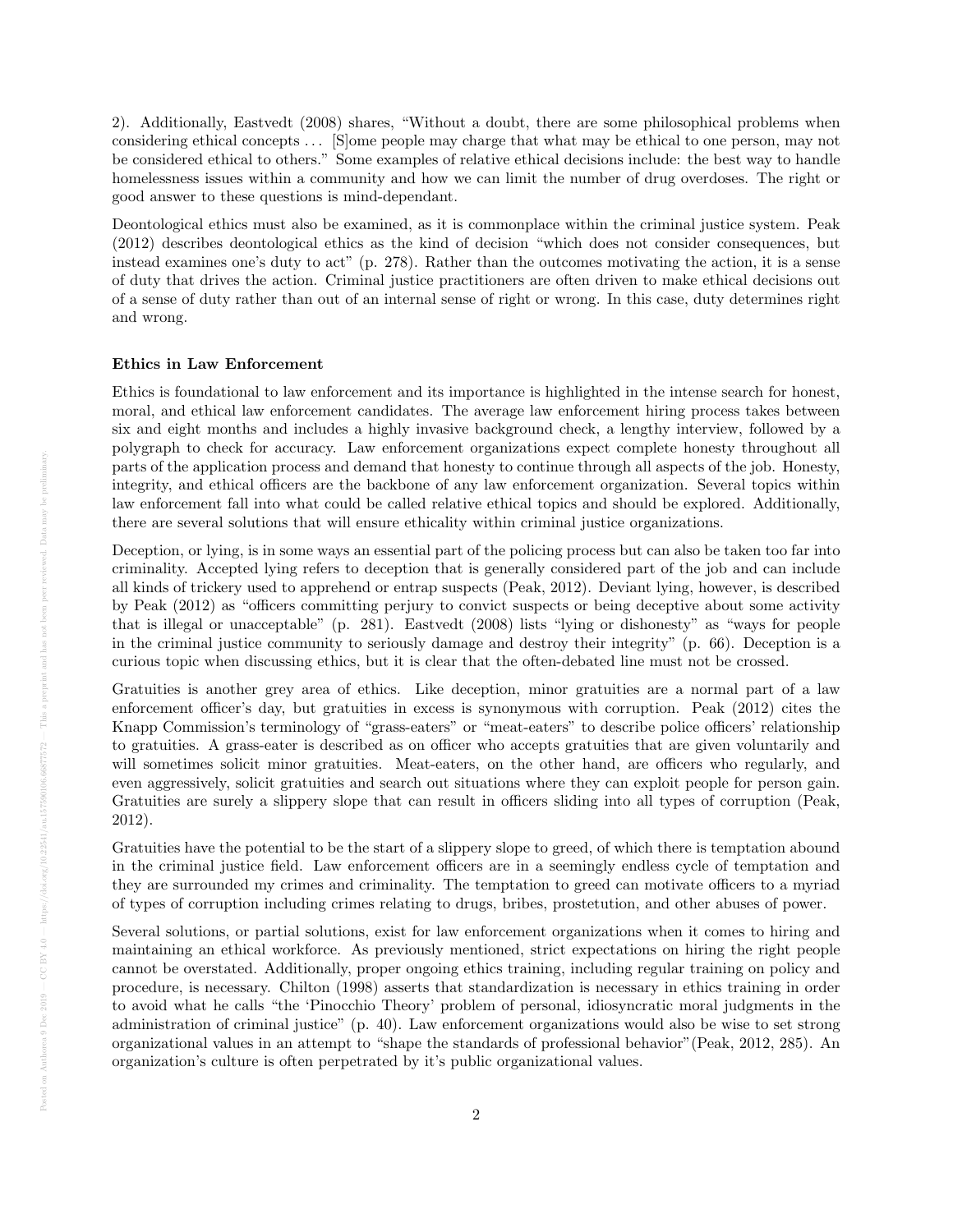#### Ethics in the Courts

The Delaware Judiciary (n.d.) describes one of their core visions as to "insure equal application of the judicial process to all cases, which are fairly decided based upon legally relevant factors." This equal application and fair decision must be rooted in an ethical foundation. "Because an understanding of judicial ethics is part and parcel of a true appreciation for the core values of the judiciary-judicial independence, integrity, and impartiality-this cannot be an optional project" (Rosenblum, 2007, p. 403). Several standards of conduct exist that relates to ethics in the courtroom, including the Model Code of Judicial Conduct, the Code of Conduct for Federal Judges, and the Ethics Reform Act of 1989. Judges, who preside over a court, and attorneys, who battle each other in court, are both held to high ethical standards.

Judges are sworn to administer justice within their courtroom. Judges swear to do this without respect to the people involved but with respect to the Constitution and the laws of the United States (Legal Information Institute, n.d.). This would imply that a judge should not import their emotions, opinions, convictions, or biases into their courtroom decisions. However, this is not the case as judges are human like the rest of us. Ethical behavior by a judge would eliminate favoritism, bias, and impropriety, and carry over into their personal conduct. Appleby & Blackham (2018) assert that there is a current trend toward the "transparent ethical regulation for serving judges" which is said to "promote public confidence in the judicial institution" (p. 506). These ethical codes are independent and do not - can not - eliminate a judge's personality or emotions to bleed over into their decision making. This is another case of relative ethics, in which there is no specific line between ethical and unethical actions.

Attorneys, both on the prosecution and defense side of the courtroom, are also faced with challenges of ethics. Attorneys "must be legally and morally bound to ethical principles as agents of the courts" (Peak, 2012, p. 288). Attorneys are ethically bound to put justice over winning, which unfortunately is rarely the case in today's court proceedings. Ethical principles also prohibit misconduct such as deception or lying, bribery, concealment of evidence, among other things.

#### Ethics in Corrections

On a large scale, there are several ethical issues spanning the correctional system. Albanese (as cited in Khan, 2006) "scrutinizes the moral and ethical ramifications of correctional philosophies, such as retribution, incapacitation, deterrence, and rehabilitation and sentencing methods" (p. 49). These large scale issues are one of the most heavily debated topics in current politics ad media.

On a more personal level, correctional officers are subject to most of the same ethical standards as law enforcement officers. Deception plays a very similar role in the day-to-day functioning of a correctional officer. Additionally, several norms exist for correctional officers that function as a sort of code of conduct. These norms include: "always go to the aid of an officer in distress, do not 'rat,' never make another officer look back in front of inmates" (Peak, 2012, p. 289), among others. While these norms are important and necessary, it is important for correctional officers to not elevate their code of conduct over absolute ethics.

Contraband is a significant facet of how correctional facilities operate, and poses similarly significant ethical issues for correctional officers. Everything from drugs to weapons to cell phones are smuggled into prisons, sometimes at the knowledge of officers or even by officers themselves. This creates numerous opportunities for corruption, greed, and other unethical behavior.

Eastvedt (2008) declares that unethical behavior by correctional officers can have significant effects on the organization as a whole:

Granted, it may be true that unethical behaviors occurring behind the walls of correctional facilities rarely hit the 6 o'clock news or the front page of the newspaper. However, when it does happen, everyone within the organization is seriously affected. Administrators are held account